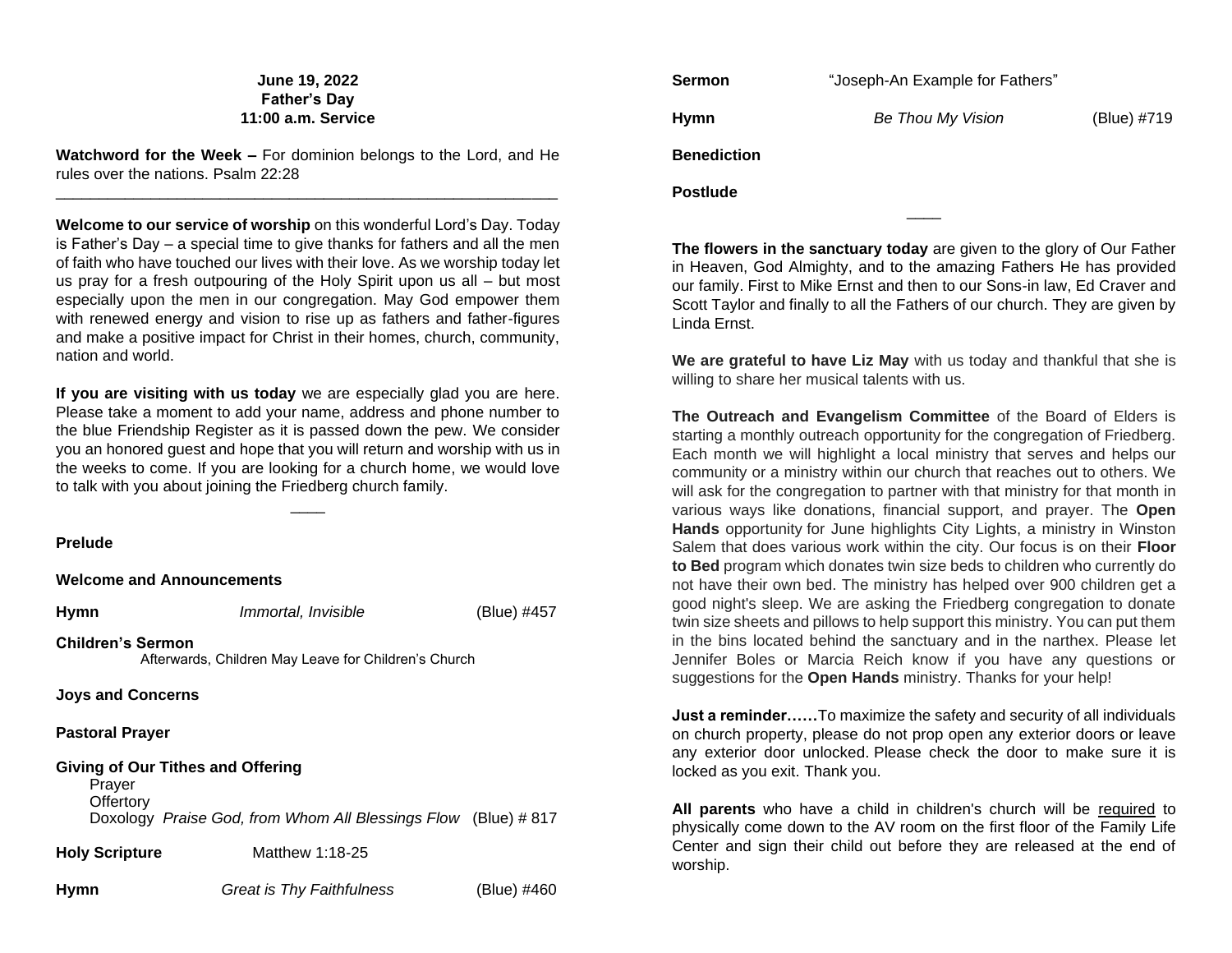**Free Pews!** Upon further discussion, the Board of Trustees has approved giving away the remaining 10 solid oak pews with a suggested \$100 donation to the Blessing Box Fund. We need to remove these pews to comply with the Fire Inspector's recommendation. Pews will be 'given away' on a first come basis and you must arrange your own transportation. If you are interested in a pew, please call or text Donald Cockerham at 336-407-3630. Thank you.

**Usher volunteers** are needed for both services on Sunday morning. Please contact Wayne Stanbery if you would like to help with this important service ministry.

**\_\_\_\_**

#### Sunday June 19 (Father's Day)

| 8:30a.m.    | <b>Worship in Sanctuary</b>     |
|-------------|---------------------------------|
| $9:15$ a.m. | <b>Band Prelude</b>             |
| $9:45$ a.m. | Sunday School                   |
| 11:00 a.m.  | Worship in Sanctuary/Livestream |

Tuesday, June 21

| 7:00 p.m. | Joint Board Meeting |
|-----------|---------------------|
|-----------|---------------------|

## Wednesday, June 22

| 6:00 p.m. | Youth Open Gym          |
|-----------|-------------------------|
| 6:00 p.m. | Youth Girls Bible Study |

### Thursday, June 23

| 7:00 p.m. | <b>Bethel Bible Study</b> |
|-----------|---------------------------|
| 7:00 p.m. | Men's Basketball          |

# Sunday, June 26

| $8:30$ a.m. | <b>Worship in Sanctuary</b>     |
|-------------|---------------------------------|
| $9:15$ a.m. | <b>Band Prelude</b>             |
| $9:45$ a.m. | Sunday School                   |
| 11:00 a.m.  | Worship in Sanctuary/Livestream |
| 4:30 p.m.   | C.R.O.S.S. Kids                 |
|             |                                 |

# **FRIEDBERG MORAVIAN CHURCH PRAYER CONCERNS**

June 19, 2022

#### **MEMBERS**

Jeannine Bradley Sherry Edwards Emily Essick Jerry Evans Anna-Stewart Faircloth Don Faust Hazel Fishel Tim Fishel Evva Hanes Betty Helms

J.T. Hopkins Robbie Joyce Peggy Lawson Yvonne Lemons Robin Lindley Audrey Mize Reba Payne Kolton Pennell Gloria Peters Mary Lou Pitts

Martha Plyler Joy Reich Ann Sapp Merle Scott Becky Sizemore Bob & Judy Smith Carrie West Judy Zimmerman Vince Young

# **Family and Friends Prayer Concerns Submitted Since Last Sunday:**

Rose Craver, Debbie Everhart, David Long and Robin Smith

## **MEMBERS AND RELATIVES IN MILITARY**

Dylan Bundy Dylan Coleman Carly Collette Ben Greeson

Andy Greenwood Jennifer Greenwood Dakota Holtzclaw Hunter Jenkins

Adam Johnson Alex Kennedy Patrick Mickey Daniel Randleman

### **MISSIONARIES AND MINISTRIES RECEIVING FINANCIAL SUPPORT FROM FRIEDBERG**

ARMF (Armando Rusindo Mission Foundation) Safie Braima - Sierra Leone Charlie & Vicki Brent – CRU (Campus Crusade), Texas A & M University Michael and Brenda Brent – CRU (Campus Crusade), Croatia Keith Graham - Cookies for Christ Dusty and Christin Harrison – Intervarsity, Clemson University Hoof and Paw Therapeutic Riding and Activity Center Phil III & Eunice Raiford, Commission to Every Nation (CTEN) - Mexico Michael and Ceci Tesh, Ray of Hope Orphanage – Kenya Friends of Moravian Prison Ministry Joey Yokely – Fellowship of Christian Athletes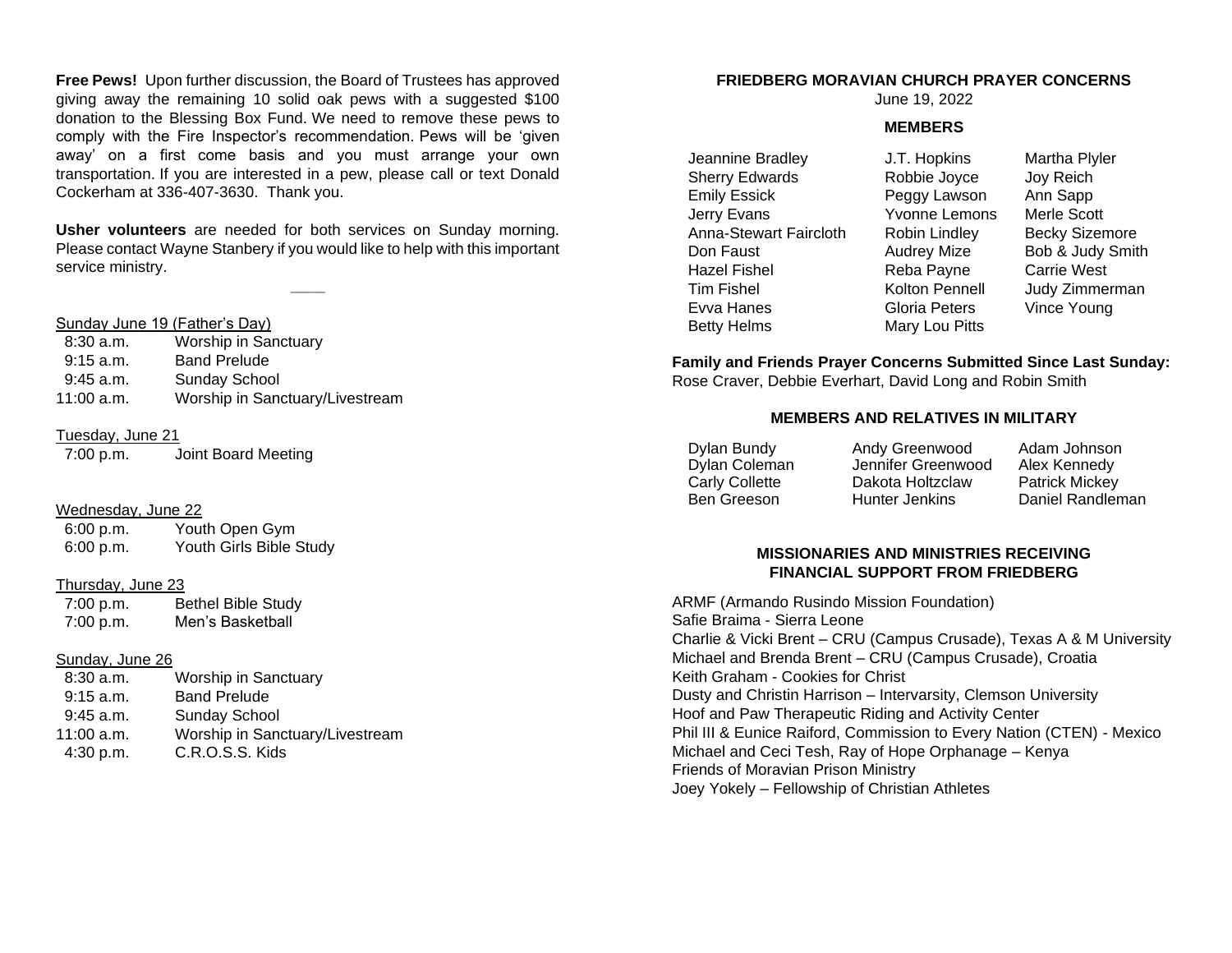

The man wanted to go with Jesus. Jesus said, "Return home and tell how much God has done for you."

Move through the maze by finding the underlined words from above. Move only in straight lines from one letter to the next.





Jesus sailed to the region of the Gerasenes, across the lake from Galilee. He was met on the shore by a man who needed help. What was the man's problem?





The Rev. Dan Nelson-Assoc. Pastor Karen Hill-Directory of Youth Ministry Heidi Everhart-Director of Children's Ministry Debbie Foltz-Music Director Jimmie Snyder-Band Director

Friedberg